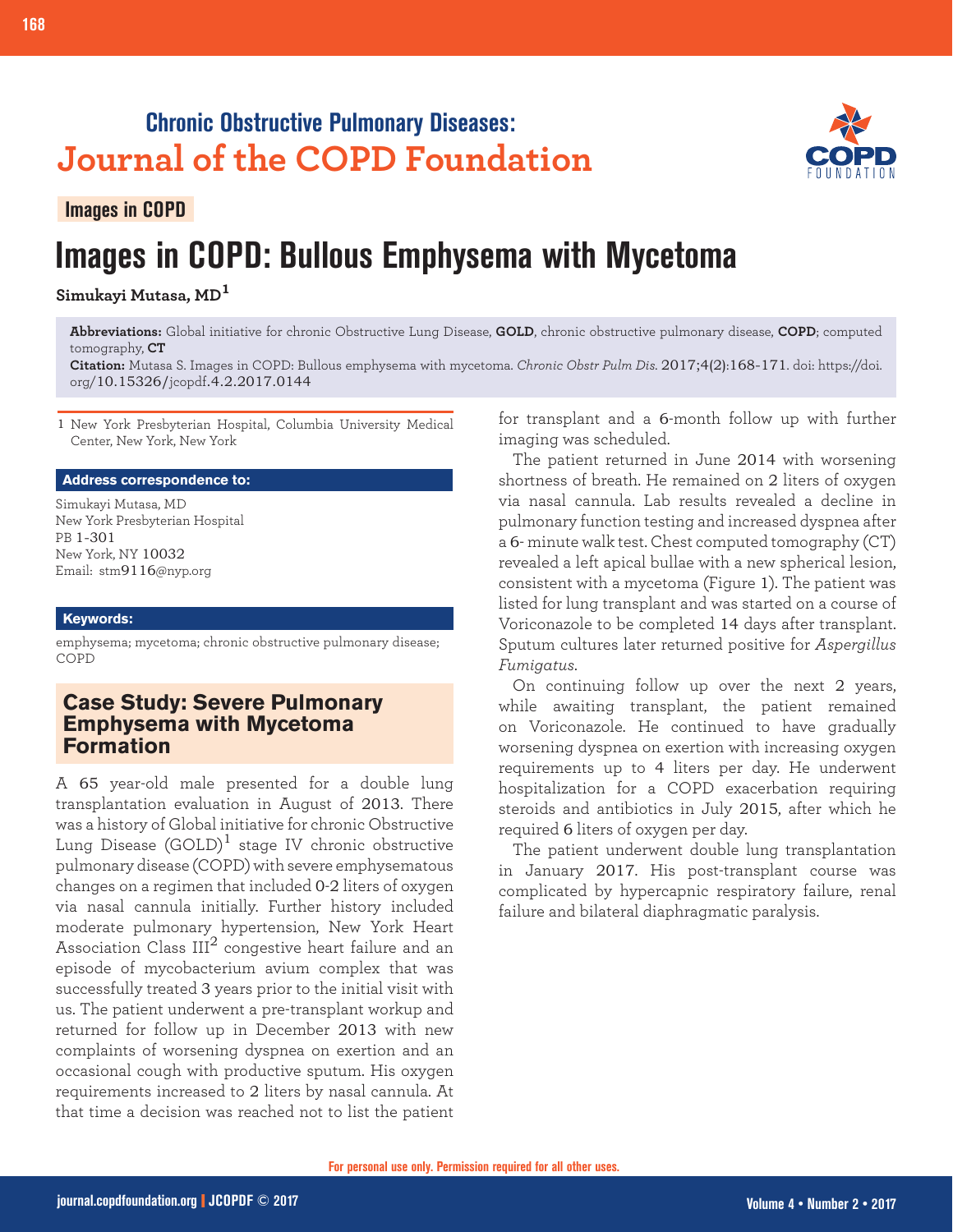## Figure 1. Initial Chest CT (Top) Showing a Background of Severe Bullous Emphysema



A bullae in the left apex shows an intracavitary nodule with associated air crescent sign suspicious for a mycetoma. The patient was started on voriconazole therapy and listed for transplant. Sputum cultures grew Aspergillus Fumigatus. On follow up 4 months later (middle) and 1 year later (bottom) the mycetoma remained stable.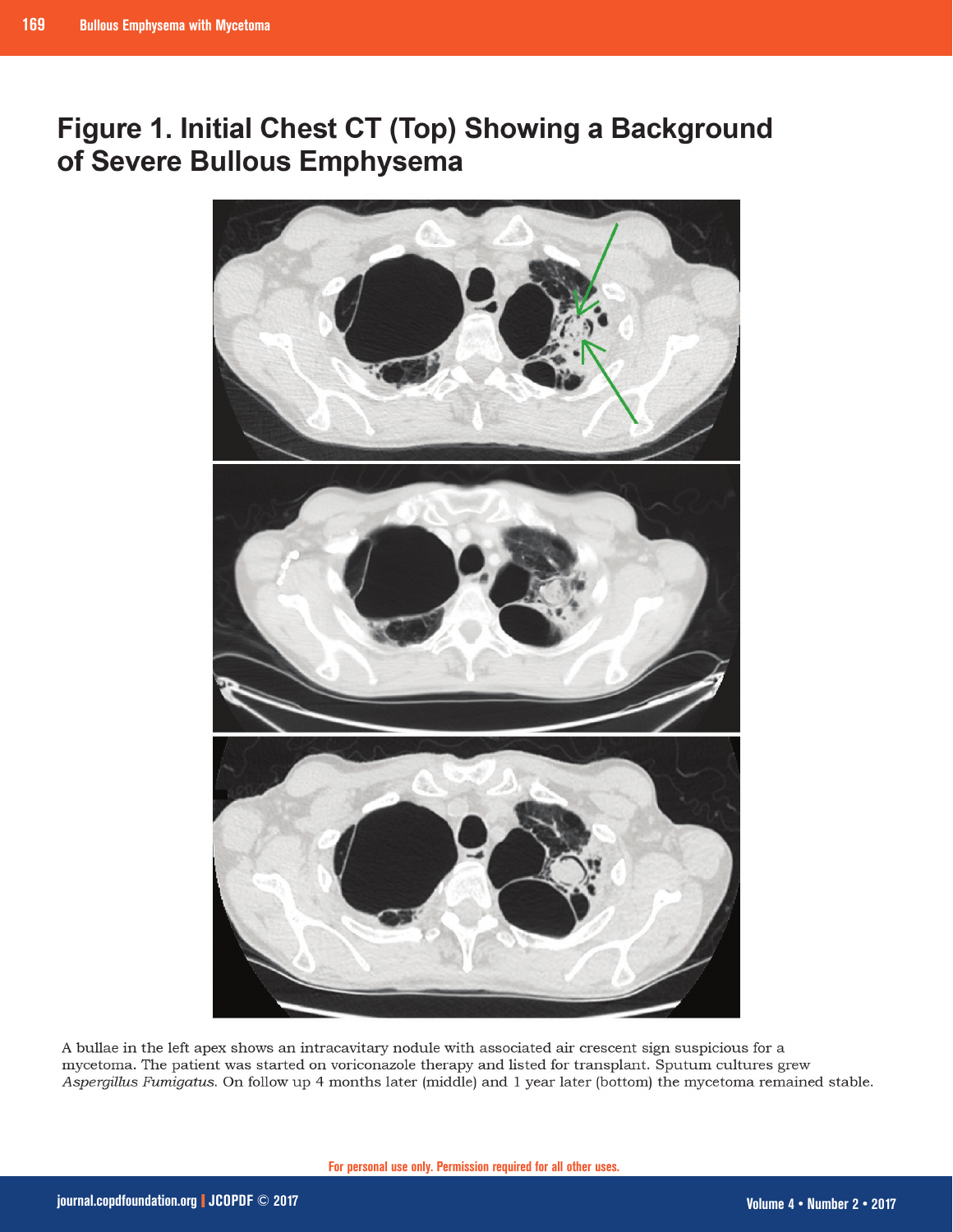## **Discussion3-8**

Infection by *Aspergillus* fungus can be classified into several clinically distinct syndromes. One type of chronic infection leads to the formation of an aspergilloma. An aspergilloma is a fungus ball composed of the *Aspergillus* hyphae, mucus, cellular debris and fibrin. They tend to arise in patients with pre-existing pulmonary cavities that have become colonized with *Aspergillus*, such as those from tuberculosis, sarcoidosis or bullous emphysema. Almost all cases of chronic pulmonary aspergillosis are caused by *Aspergillus Fumigatus*.

A single, cavitary aspergilloma is usually stable over the course of months and years. Patients will usually have very minor symptoms, such as a mild cough, and little evidence of systemic inflammation. When symptoms progress, patients may present with weight loss, productive cough, fatigue and shortness of breath. Fever and night sweats may occur occasionally.

Radiographs in patients with an aspergilloma will typically reveal one or more cavities, particularly within the upper lobes which may contain one or more fungus balls. The radiographic appearance remains stable over months and such nodules have been noted to be moderately to strongly positive on positron emission tomography. Acute or subacute invasive pulmonary aspergillosis may form cavitary lesions, however they tend to enlarge over the course of several months. Serial imaging is useful for following the progression of disease and evaluating the response to therapy.

Treatment for aspergillomas is individualized based on patient symptomatology, progression of disease and the existence of comorbidities. Surgical resection is usually recommended for symptomatic patients including those with hemoptysis. Symptomatic patients who are unable to undergo surgery are treated with voriconazole or itraconazole for a minimum of 6 months.

Our case highlights a case of chronic aspergilloma infection in a patient with bullous emphysema and management leading up to transplant.

To submit manuscripts for consideration for publication as an "Images in COPD" article, contact: Robert M. Steiner, MD at rs3674@cumc.columbia.edu